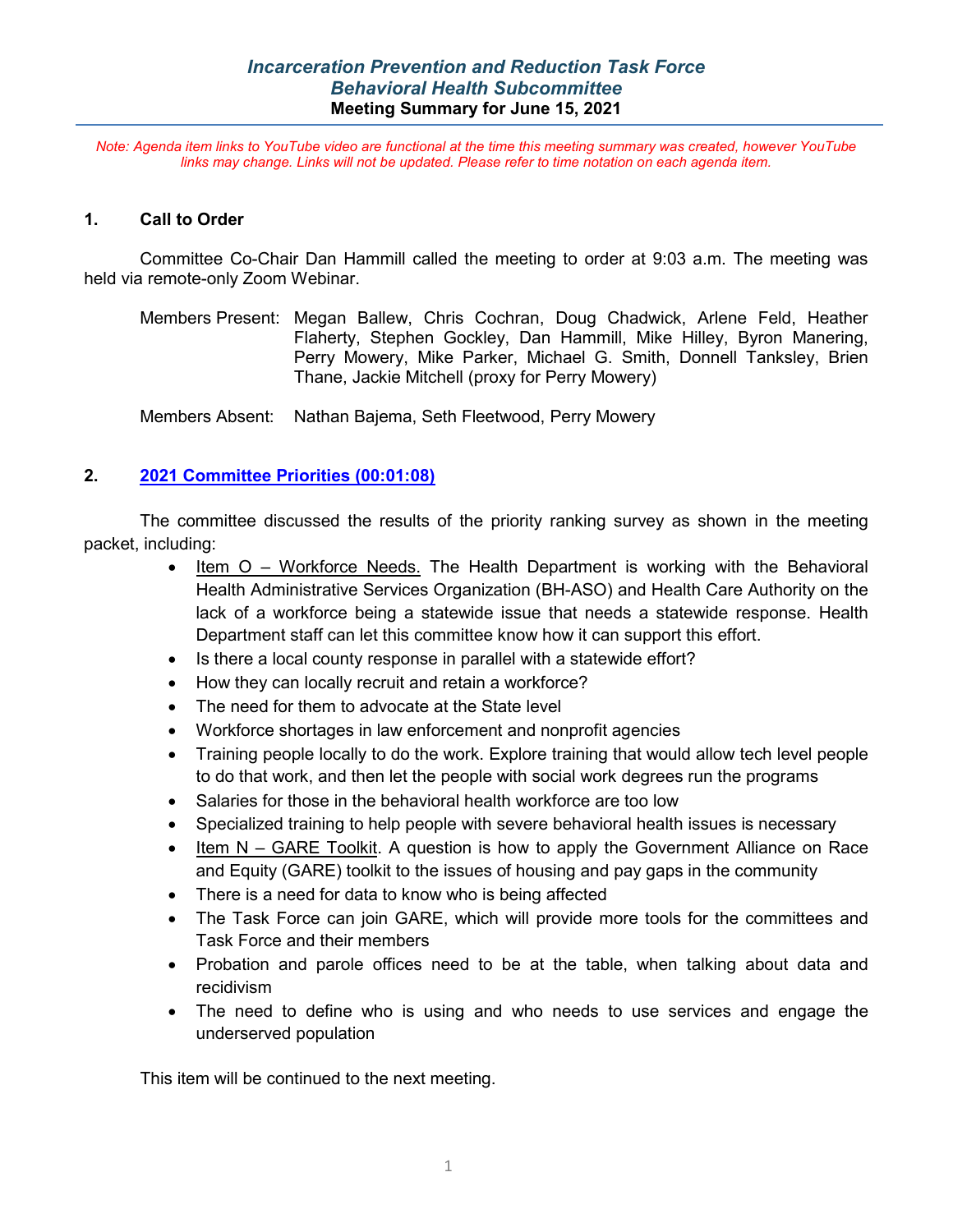### **3. [America Rescue Plan Act funding: How can ARPA dollars support public health](https://youtu.be/C1QnQHfm56k?list=PL8OuJOt5jT9qfmpjQ562L2KL685E3KxC2&t=2341)  [programs and public health data systems with a criminal justice aspect](https://youtu.be/C1QnQHfm56k?list=PL8OuJOt5jT9qfmpjQ562L2KL685E3KxC2&t=2341) (00:39:00)**

Parker reported for the IPR Task Force and its discussion on the ARPA funds. The County administration is asking the committee to recommended uses for the funding, which can be applied to behavioral health programs.

The committee members discussed prioritizing the items ranked in the previous discussion and focusing the request to something more specific; using the funding to help with their data needs, and; a group of committee members, less than a quorum, will meet in a workgroup to identify and refine suggestions for ARPA expenditures.

### **4. [New funding streams and recommendations based on the strategic plan](https://youtu.be/C1QnQHfm56k?list=PL8OuJOt5jT9qfmpjQ562L2KL685E3KxC2&t=3270) (00:54:31)**

Hammill referenced and reported on State House Bill 1590 (2019-2020), which will bring in a total of \$2 million for the County and \$3 million for the City of Bellingham. In addition, State House Bill 1406 (2019-2020) will bring in another \$700,000 for housing funds also. They are looking for committee recommendations on how to spend those dollars, to recommend to the broader Task Force and then the County Council.

The committee members discussed how critical supportive housing is for people with behavioral health challenges; define what targeted housing would look like for individuals coming from the criminal justice system; the Executive plans for putting 60 percent of the funds into capital projects; State funding is also coming forward through the Administrative Services Organization (ASO) for rental assistance, if the housing capacity is available; the County Housing Advisory Committee approval of the Executive's plan for these expenditures; whether it's feasible to build new housing within the America Rescue Plan Act (ARPA) timeline; finding a site to develop housing vs. acquisition and rehabilitation of existing sites; leverage capacity of the funds; focus on people who traditionally have not been getting housing, and; look at who they are frequently arresting because they are not housed.

## **5. External communication and public engagement: Identify local agencies and community groups that may be interested in receiving information on the work of the IPRTF (00:00:00)**

Jill Nixon, Council Office, reported on the Steering Committee's effort to develop a communication strategy for the Task Force, and asked committee members to brainstorm groups that may benefit from IPR Task Force outreach. The committee members listed a number of organizations and community groups to include on roster for receiving information and content from the Task Force.

#### **6. Other Business**

There was no other business.